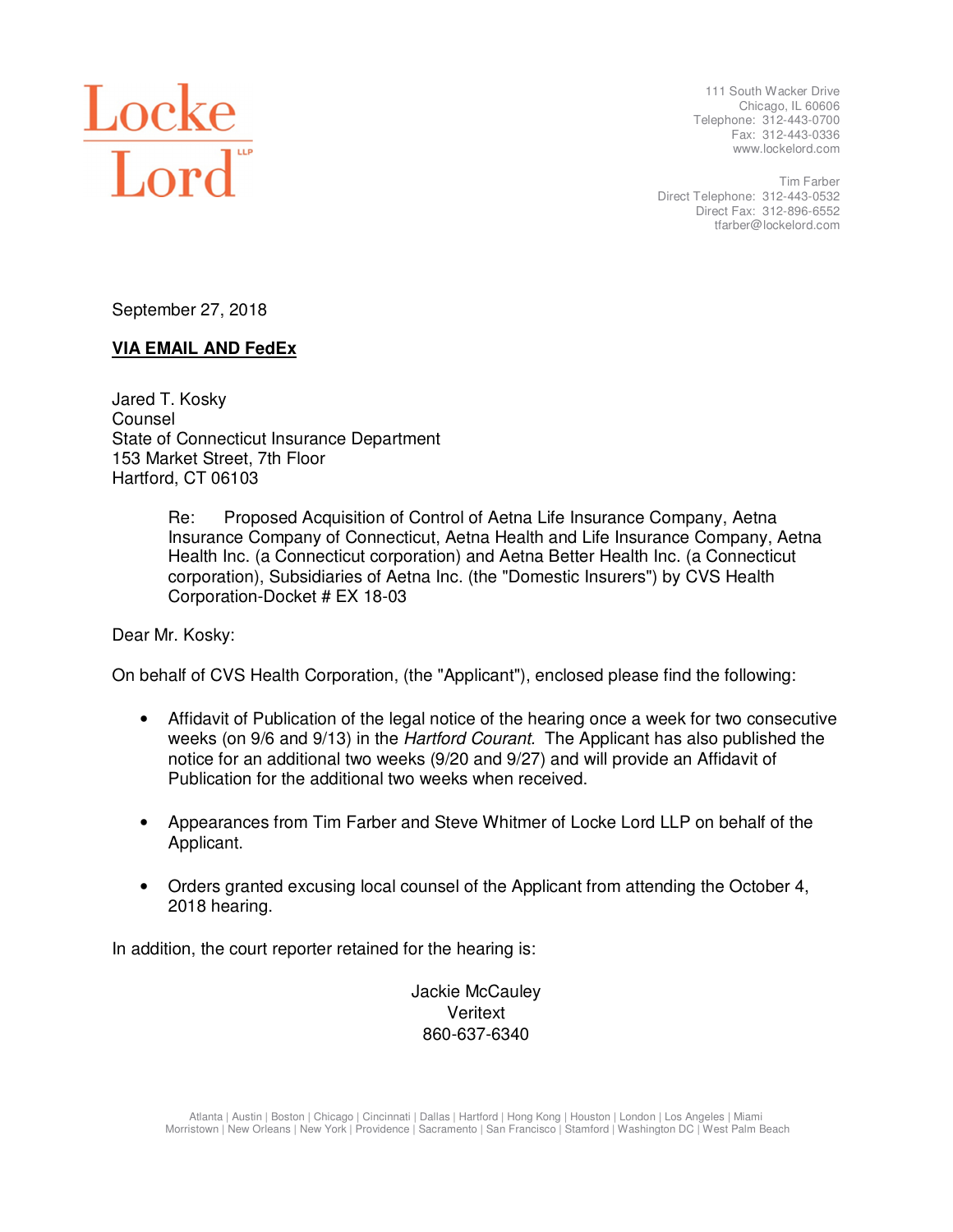September 27, 2018 Page 2

 Thank you again for your consideration in this matter. If you require any additional information, please contact the undersigned by email at tfarber@lockelord.com or by phone at (312) 443- 0532.

Very truly yours,

LOCKE LORD LLP

Tim Farber

Tim Farber

**Enclosures**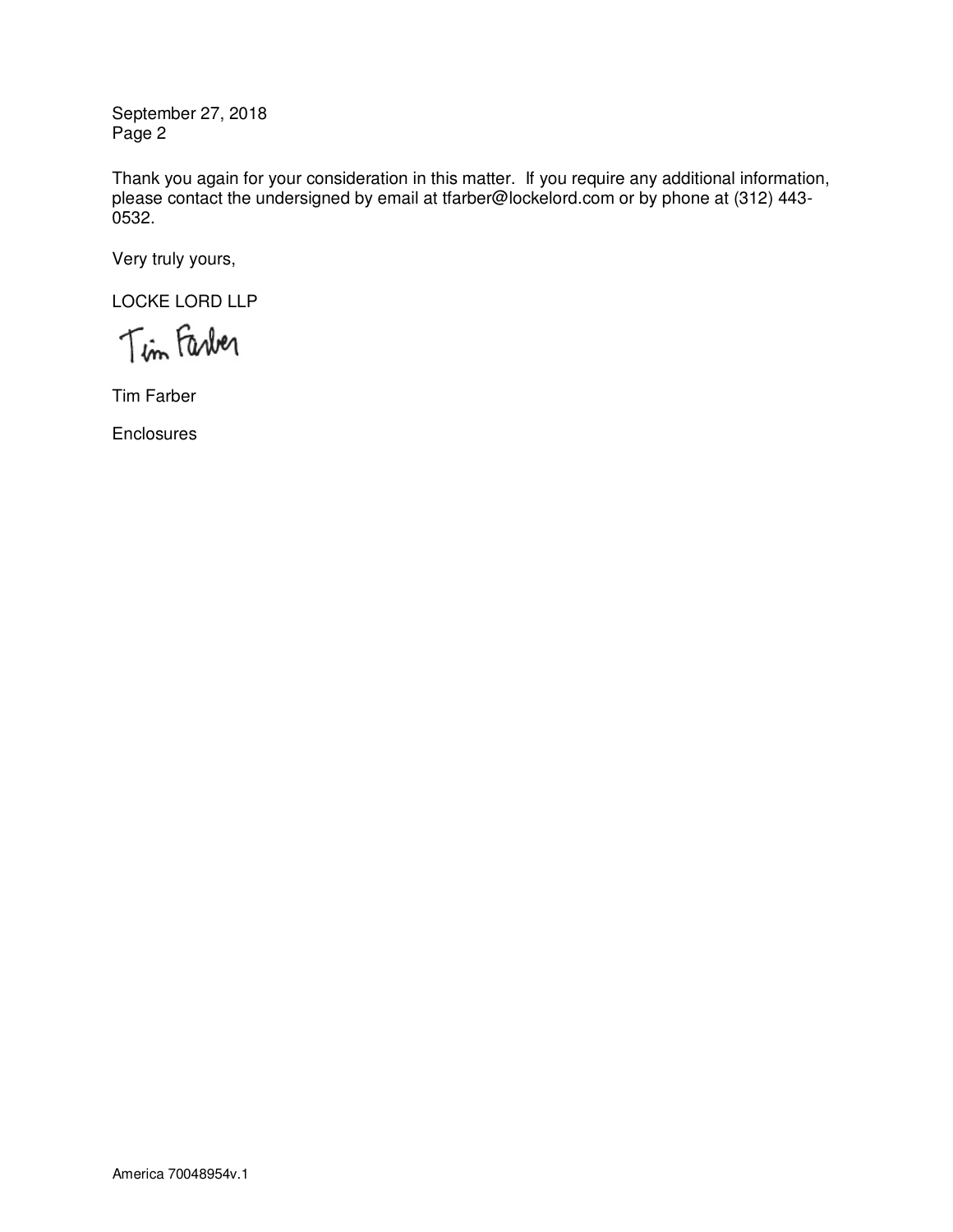## **STATE OF CONNECTICUT INSURANCE DEPARTMENT**

| In the Matter of:                                                                                                                                                                                                                                     |  |
|-------------------------------------------------------------------------------------------------------------------------------------------------------------------------------------------------------------------------------------------------------|--|
| PROPOSED ACQUISITION OF CONTROL OF                                                                                                                                                                                                                    |  |
| AETNA LIFE INSURANCE COMPANY,<br>AETNA INSURANCE COMPANY OF CONNECTICUT,<br>AETNA HEALTH AND LIFE INSURANCE COMPANY,<br>AETNA HEALTH INC., (A CONNECTICUT<br>CORPORATION) AND AETNA BETTER HEALTH INC.<br>(A CONNECTICUT CORPORATION) SUBSIDIARIES OF |  |
| AETNA INC.                                                                                                                                                                                                                                            |  |
|                                                                                                                                                                                                                                                       |  |

DOCKET # EX 18-03

September 24, 2018

CVS HEALTH CORPORATION

# **NOTICE OF APPEARANCE**

Please enter my appearance in the above-designated matter on behalf of CVS Health Corporation.

I am authorized to accept service on behalf of said participant in this matter.

Ting 2 down  $\overline{By}$ 

 $\left\{ \begin{array}{c} 1 \\ 2 \end{array} \right.$ 

Timothy S. Farber tfarber@lockelord.com Locke Lord LLP 111 South Wacker Drive Chicago, IL 60606  $T: 312 - 443 - 0532$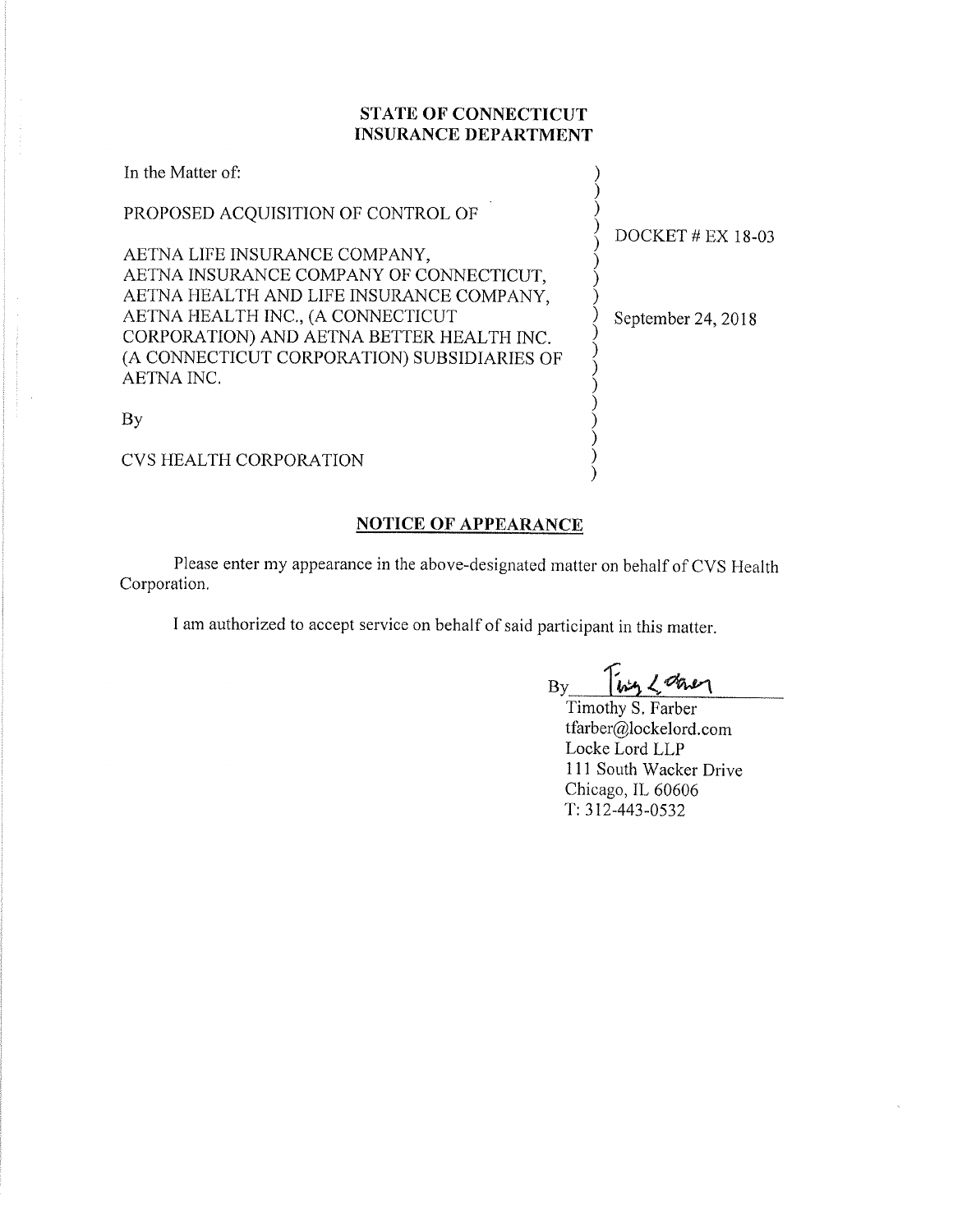### STATE OF CONNECTICUT **INSURANCE DEPARTMENT**

| In the Matter of:                                                              |                     |
|--------------------------------------------------------------------------------|---------------------|
| PROPOSED ACQUISITION OF CONTROL OF                                             | DOCKET $#$ EX 18-03 |
| AETNA LIFE INSURANCE COMPANY,                                                  |                     |
| AETNA INSURANCE COMPANY OF CONNECTICUT,                                        |                     |
| AETNA HEALTH AND LIFE INSURANCE COMPANY,                                       |                     |
| AETNA HEALTH INC., (A CONNECTICUT<br>CORPORATION) AND AETNA BETTER HEALTH INC. | September 24, 2018  |
| (A CONNECTICUT CORPORATION) SUBSIDIARIES OF                                    |                     |
| AETNA INC.                                                                     |                     |
|                                                                                |                     |
| By                                                                             |                     |
| <b>CVS HEALTH CORPORATION</b>                                                  |                     |

## **NOTICE OF APPEARANCE**

Please enter my appearance in the above-designated matter on behalf of CVS Health Corporation.

I am authorized to accept service on behalf of said participant in this matter.

By

Sleven T. Whitmer swhitmer@lockelord.com Locke Lord LLP 111 South Wacker Drive Chicago, IL 60606  $T: 312 - 443 - 1869$ F: 312-896-6569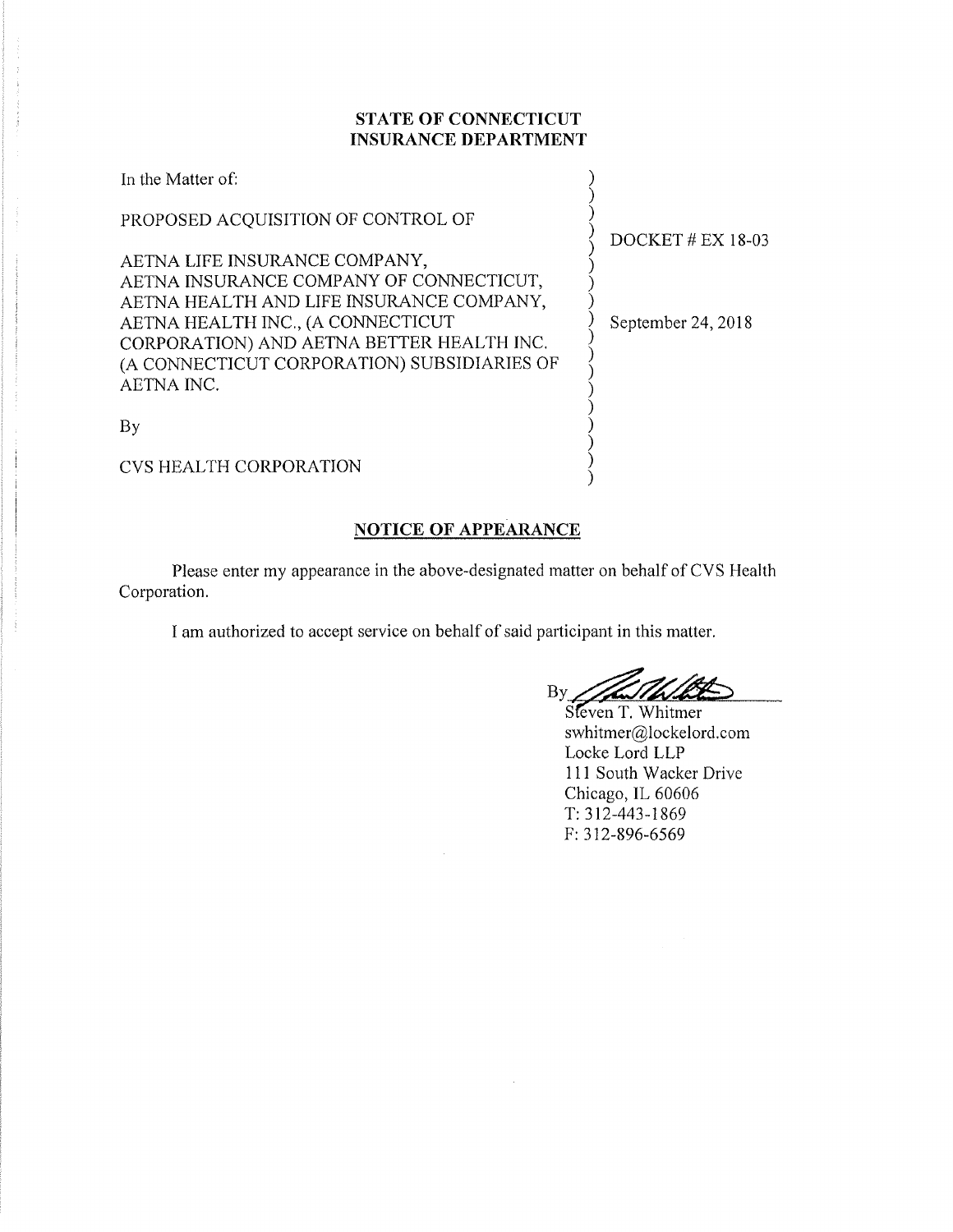### S.C.R.A.M. NOTICE HHD-CV-18-6096595-S WHITMER, STEVEN T. v. IN RE: PRO HACE VICE APPLICATION

Notice Issued: 09/17/2018

#### **Court Address:**

CLERK, SUPERIOR COURT JUDICIAL DISTRICT OF HARTFORD 95 WASHINGTON STREET HARTFORD, CT 06106 Website: www.jud.ct.gov

**Notice Content:** Notice Issued: 09/17/2018 Docket Number: HHD-CV-18-6096595-S Case Caption: WHITMER, STEVEN T. v. IN RE: PRO HACE VICE APPLICATION

Order(s) entered on this case:

104.00 Filed: 09/10/2018 P CASEFLOW REQUEST (JD-CV-116)<br>Result: Granted 09/10/2018 HON PATTY PITTMAN

Number of pages mailed: 1